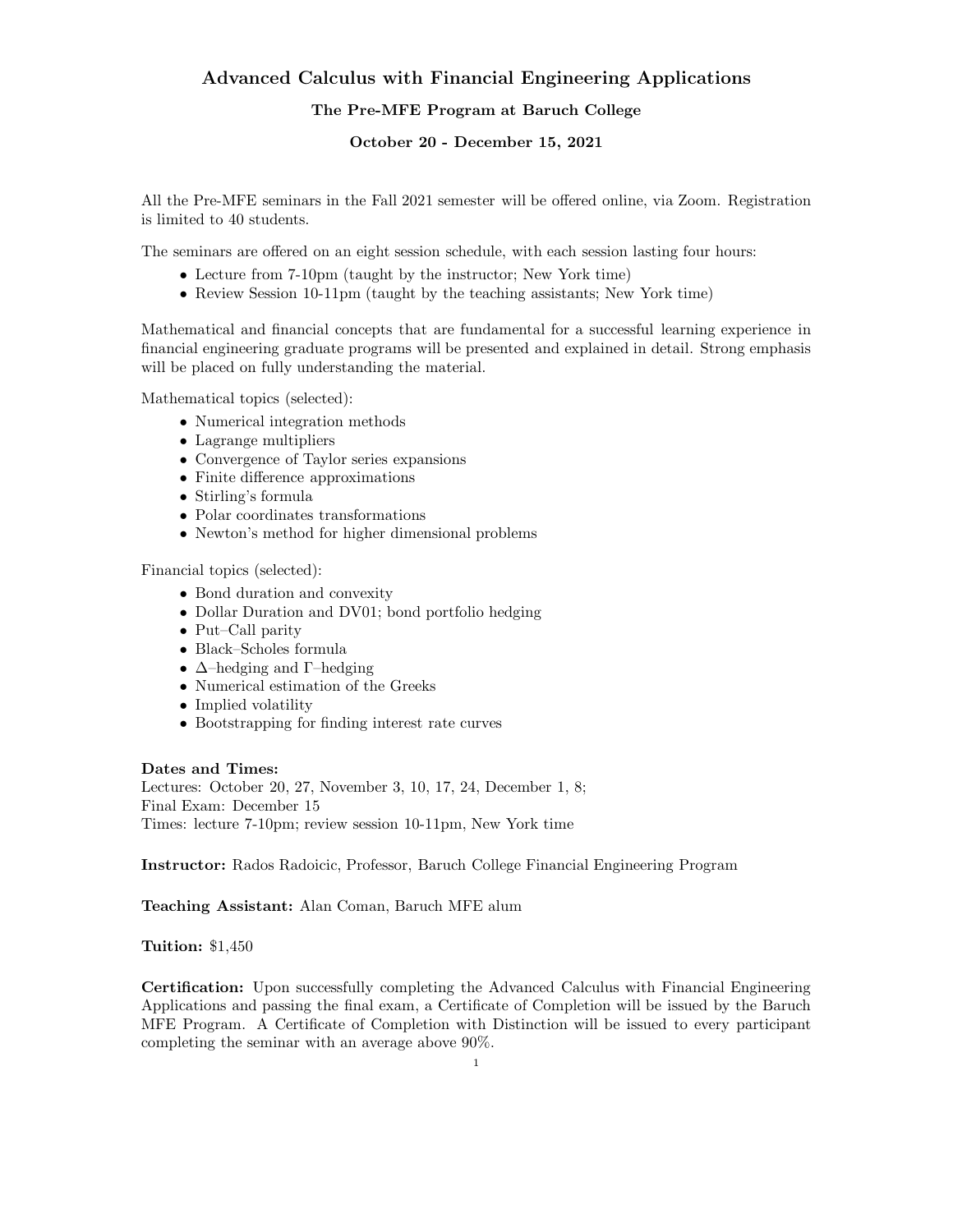Attending the seminar on Advanced Calculus with Financial Engineering Applications and passing the final exam meets the calculus prerequisites for the Baruch MFE Program. Upon request, recommendation letters reflecting performance in the seminar will also be provided.

Registration: To register or to receive more information about the Advanced Calculus with Financial Applications Seminar, send an email to baruch.mfe@baruch.cuny.edu

## Textbooks:

"A Primer for the Mathematics of Financial Engineering", Second Edition, by Dan Stefanica, FE Press, 2011.

"Solutions Manual – A Primer for the Mathematics of Financial Engineering", Second Edition, by Dan Stefanica, FE Press, 2011.

Prerequisites: Students should read in advance the following sections from the textbook: Chapter 1, Sections 1.1 - 1.10 Chapter 2, Sections 2.6, 2.7 Chapter 3, Sections 3.1 - 3.4 and do the exercises from the first chapter (Section 1.12).

## Detailed Syllabus

## Session 1:

- Brief review of elementary calculus from a more formal point of view: product rule, quotient rule, chain rule.
- Antiderivatives and definite integrals. Fundamental Theorem of Calculus. Integration by substitution and connection to chain rule. Integration by parts and connection to Product Rule.
- Differentiating definite integrals with respect to the integral limits and with respect to a parameter under the integral sign.
- Partial Derivatives.
- The gradient and the Hessian of multivariable functions.

## Financial Applications:

- European Call and Put options. Payoff and P&L at maturity. American Call and Put options.
- Options portfolios: bull spread, bear spread, butterfly spread, straddle, strangle, collar, risk reversal. Payoff and P&L at maturity.
- Replicating piecewise linear payoffs with option portfolios.
- The concept of no–arbitrage. The Generalized Law of One Price.
- Put–Call parity.
- Arbitraging the Put–Call parity. Arbitraging the Put–Call parity with Bid–Ask spreads.

Textbook Sections: Chapter 1.

## Session 2:

- Convergence and evaluation of improper integrals.
- Differentiating improper integrals with respect to the integral limits.
- Numerical methods for approximating definite integrals: the Midpoint, Trapezoidal, and Simpson's rules.
- Convergence of numerical algorithms practical considerations. Approximation errors and the order of convergence of a numerical algorithm.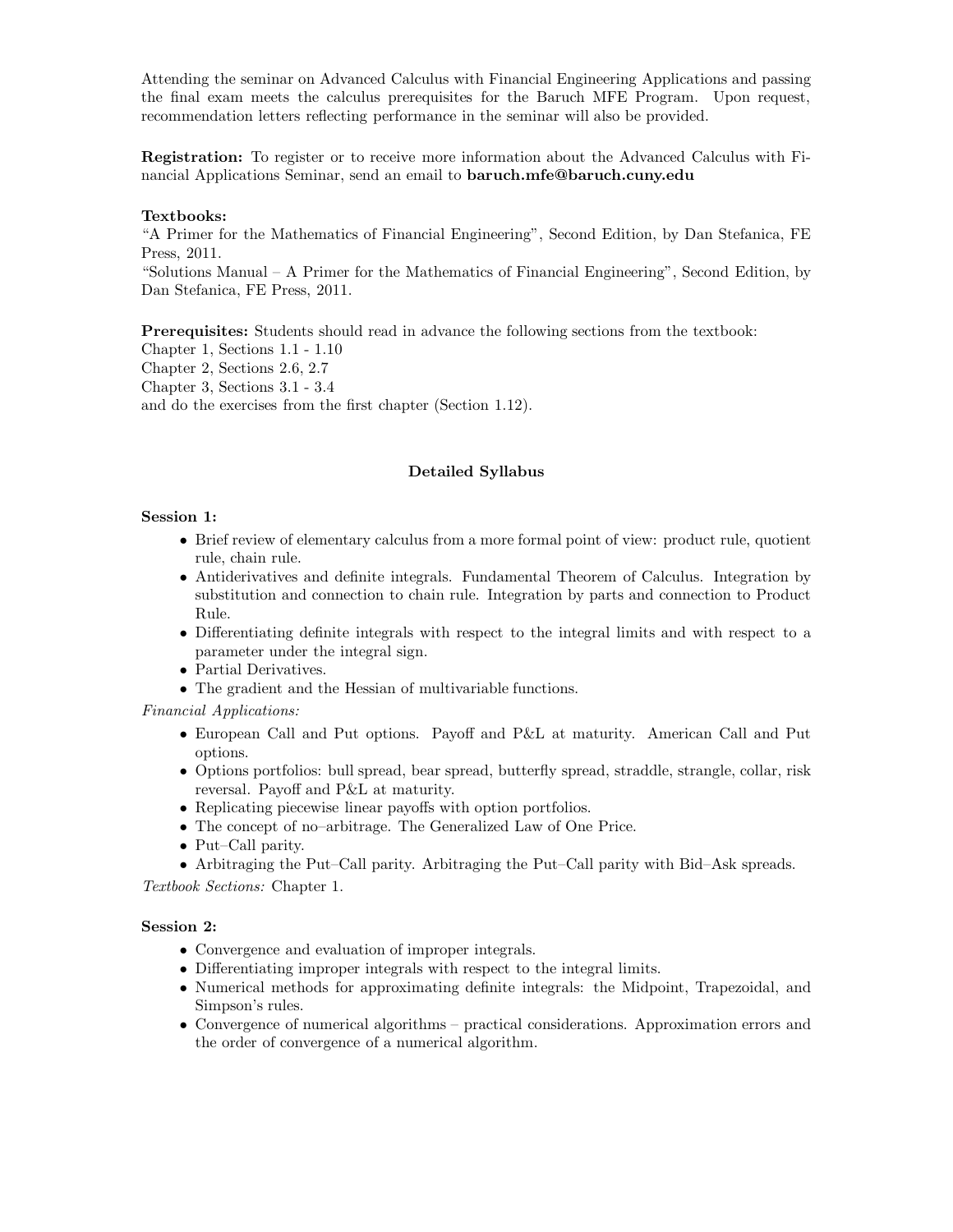• The order of convergence of the midpoint, trapezoidal, and Simpson's rules.

Financial Applications:

- Discount factors and discount curve.
- Discretely compounded interest and continuously compounded interest.
- Interest rate curves. Zero Rates. Forward rates and instantaneous forward rates.
- Bond Pricing. Yield of a Bond. Bond Duration. Convexity of a bond.
- Bond pricing and bond yield with discretely compounded interest.
- Numerical implementation of bond mathematics.

Textbook Sections: Chapter 2.

# Session 3:

- Discrete probability, mean and variance.
- Random variables. Density function and cumulative distribution. Mean and Variance for random variables.
- The standard normal variable.
- Normal random variables. Mean and Variance.

# Financial Applications:

- A lognormal model for the evolution of stock prices.
- The Black–Scholes formula.
- Computing the Black–Scholes formula using numerical integration methods.
- Numerical implementation and accuracy of the Black–Scholes formula.
- Formulas for the Greeks of plain vanilla European Call and Put options. The magic of Greek computations.
- The concept of hedging. ∆–hedging and Γ–hedging for single options and for options portfolios.
- Numerical computations of the Greeks.

Textbook Sections: Chapter 3.

# Session 4:

- Change of density function for functions of random variables.
- Lognormal random variables.
- Connection between the density functions of normal and lognormal variables.
- Independent random variables.
- Sums of independent normal random variables. Products of independent lognormal random variables.

Financial Applications:

- Implied volatility. Put–Call parity and consequences for implied volatility.
- Computing implied volatility from the Black–Scholes model.
- Risk–neutral pricing and the Black–Scholes formula.
- Interpretation of the  $N(d_1)$  and  $N(d_2)$  terms from the Black–Scholes formula.
- Actual and risk–neutral probabilities that European call or put options expire in the money.

Textbook Sections: Chapter 4.

# Session 5:

- Newton's method, bisection method, and secant method for solving nonlinear equations.
- Taylor's approximations: infinite series and integral residual. Convergence issues. Taylor's approximations for multivariable functions.

Financial Applications:

• Numerical computation of bond yields.